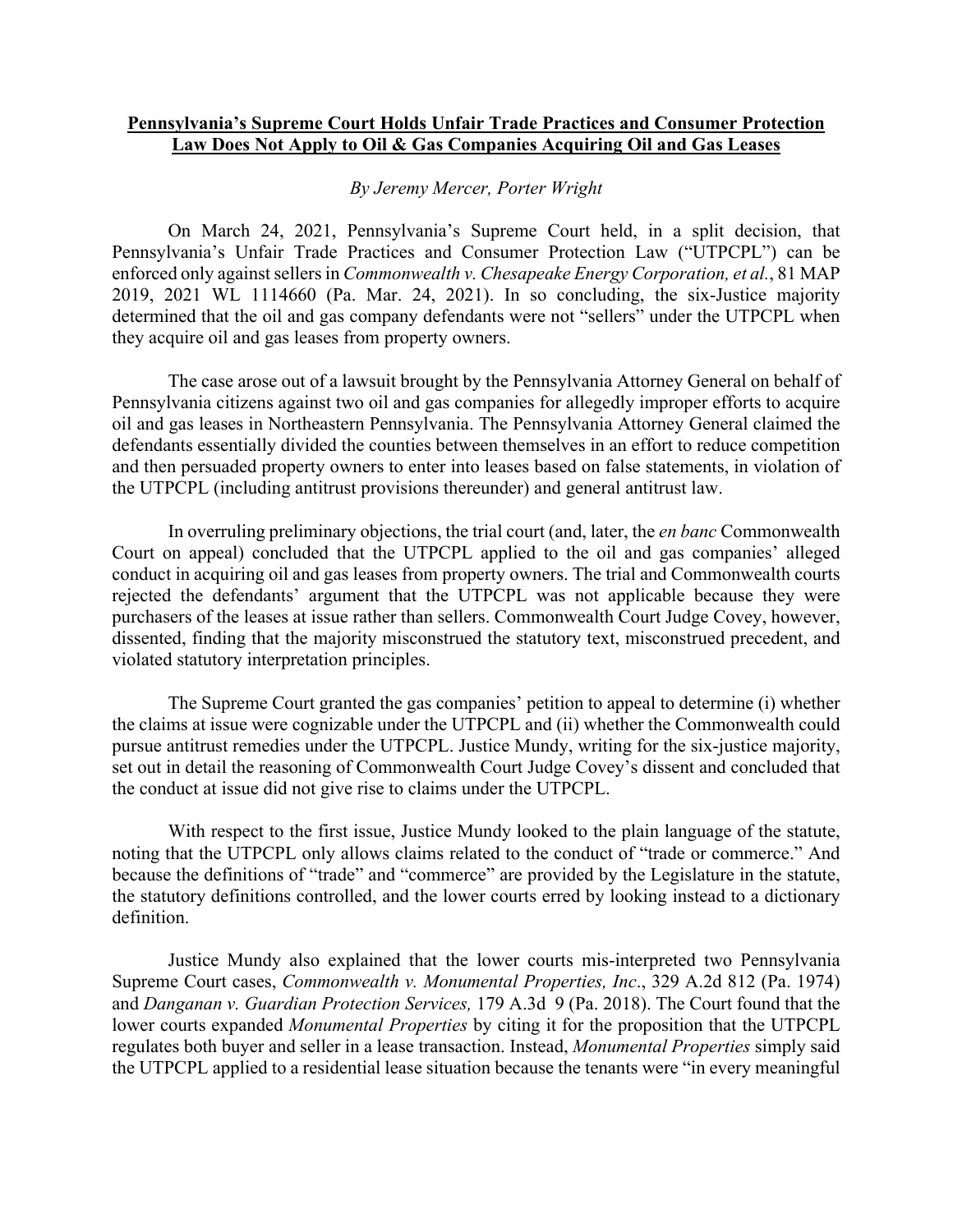sense consumers." But in the oil and gas leasing situation, the oil and gas companies were the consumers (or purchasers), and the property owners were the sellers.

As to *Danganan*, the Pennsylvania Supreme Court found that the lower courts simply misread that decision. In *Danganan*, the Court interpreted the following definition of trade and commerce in the UTPCPL:

"Trade" and "Commerce" mean the advertising, offering for sale, sale or distribution of any services and any property, tangible or intangible, real, personal or mixed, and any other article, commodity, or thing of value wherever situate, and includes any trade or commerce directly or indirectly affecting the people this Commonwealth.

The Pennsylvania Supreme Court in *Danganan* noted that the clause relating to conduct directly or indirectly affecting people did "not modify or qualify the preceding terms. Instead, it is appended to the end of the definition and prefaced by 'and includes,' thus indicating an inclusive and broader view of trade and commerce than expressed by the antecedent language." The majority in *Chesapeake Energy*, explained that the Commonwealth Court seized on that interpretation to find that "trade and commerce" was broader than simply selling but ignored the Court's explanation that the second part of the definition did not "modify" or "quantify" the first part of the definition. Thus, the use of "trade or commerce" in the second part of the definition still required those terms to carry the definition in the first. Doing otherwise would, as Judge Covey explained in her dissent in the court below, lead to surplusage as the second part of the definition would essentially swallow the preceding clause.

The majority therefore held that, applying the "plain language" of the statute, the UTPCPL claims at issue were not cognizable because the oil and gas companies were "in the position of a buyer, purchasing rights from the landowners' mineral estates. In turn, the landowners were in the position of a seller, conveying their rights in exchange for signing bonuses, royalty payments, and other considerations." Thus, the oil and gas companies were "not conducting 'trade or commerce' for the purposes of the UTPCPL because [they were] not engaged in the 'advertising, offering for sale, sale or distribution' of anything; instead [they were] purchasing oil and gas interests from landowners.…Section 3 of the UTPCPL simply does not regulate buyers' conduct in commercial transactions."

As to the second issue—whether the Commonwealth could pursue antitrust remedies under the UTPCPL—the majority reasoned that as the UTPCPL did not apply to the oil and gas companies' conduct or support antitrust claims based on that conduct. Accordingly, the majority reversed the decision of the Commonwealth Court affirming the denial of the oil and gas companies' preliminary objections.

Justice Daugherty penned a dissent that agreed with the majority that the UTPCPL applied only to sellers but concluded that the oil and gas companies could be sellers of natural gas exploration and drilling services. Thus, he would have affirmed the dismissal of the preliminary objections below and let the case proceed. The majority addressed Justice Daugherty's dissent